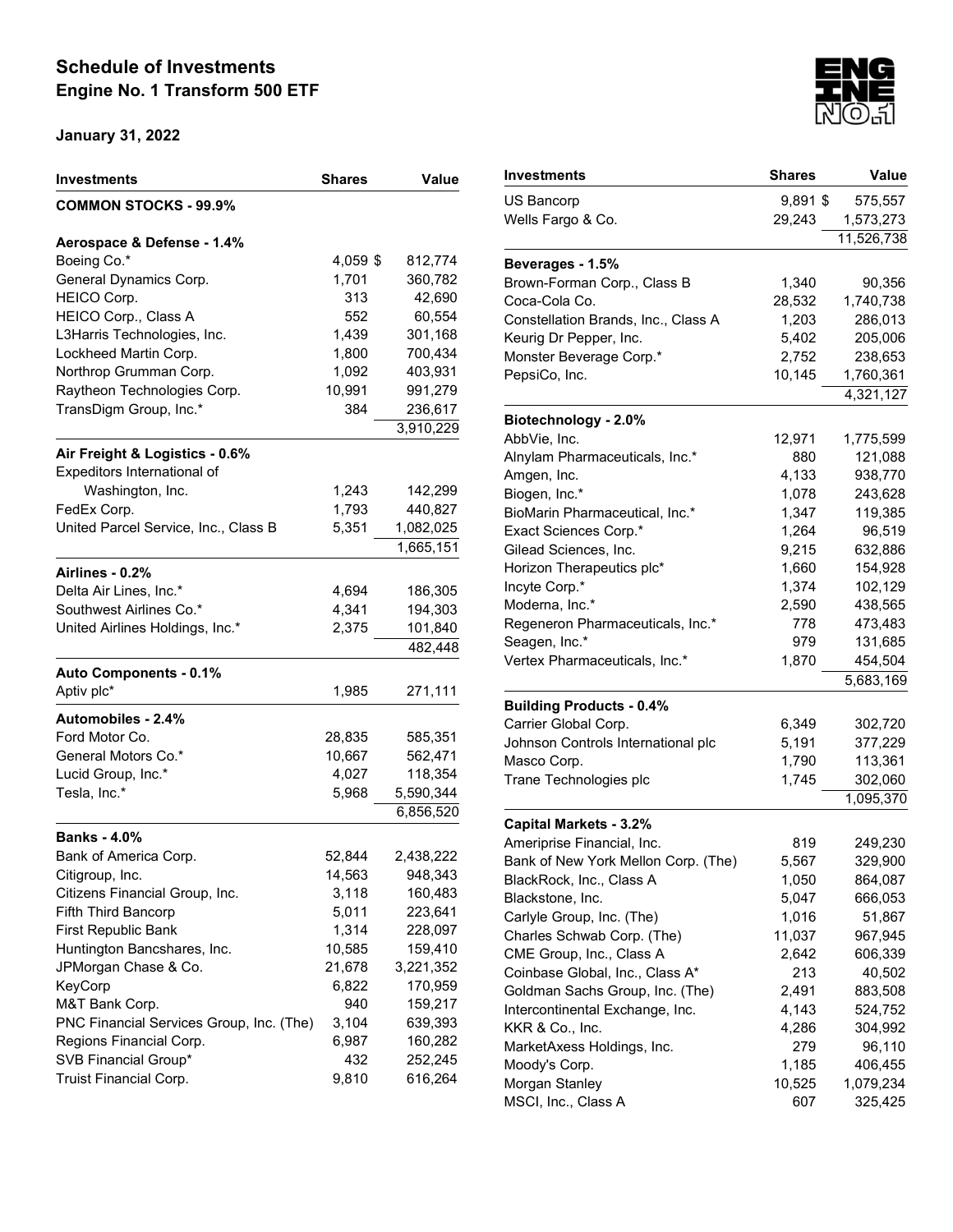| <b>Investments</b>                               | <b>Shares</b> | Value     |
|--------------------------------------------------|---------------|-----------|
| Nasdaq, Inc.                                     | 854 \$        | 153,045   |
| Northern Trust Corp.                             | 1,524         | 177,759   |
| Raymond James Financial, Inc.                    | 1,358         | 143,771   |
| S&P Global, Inc.                                 | 1,768         | 734,109   |
| State Street Corp.                               | 2,676         | 252,882   |
| T Rowe Price Group, Inc.                         | 1,645         | 254,037   |
|                                                  |               | 9,112,002 |
| Chemicals - 1.6%                                 |               |           |
| Air Products & Chemicals, Inc.                   | 1,623         | 457,881   |
| Albemarle Corp.                                  | 860           | 189,836   |
| Celanese Corp., Class A                          | 800           | 124,568   |
| Corteva, Inc.                                    | 5,344         | 256,940   |
| Dow, Inc.                                        | 5,422         | 323,856   |
| DuPont de Nemours, Inc.                          | 3,799         | 291,003   |
| Eastman Chemical Co.                             | 985           | 117,146   |
| Ecolab, Inc.                                     | 1,826         | 345,936   |
| FMC Corp.                                        | 927           | 102,313   |
| International Flavors & Fragrances, Inc.         | 1,876         | 247,482   |
| Linde plc                                        | 3,760         | 1,198,236 |
| LyondellBasell Industries NV, Class A            | 1,923         | 186,012   |
| PPG Industries, Inc.                             | 1,738         | 271,476   |
| Sherwin-Williams Co.                             | 1,770         | 507,123   |
|                                                  |               | 4,619,808 |
| <b>Commercial Services &amp; Supplies - 0.4%</b> |               |           |
| Cintas Corp.                                     | 643           | 251,754   |
| Copart, Inc.*                                    | 1,561         | 201,759   |
| Republic Services, Inc., Class A                 | 1,535         | 195,958   |
| Rollins, Inc.                                    | 1,664         | 51,334    |
| Waste Management, Inc.                           | 2,820         | 424,241   |
|                                                  |               | 1,125,046 |
| <b>Communications Equipment - 0.8%</b>           |               |           |
| Arista Networks, Inc.*                           | 1,642         | 204,117   |
| Cisco Systems, Inc. (Delaware)                   | 30,949        | 1,722,930 |
| Motorola Solutions, Inc.                         | 1,240         | 287,606   |
|                                                  |               | 2,214,653 |
| <b>Construction Materials - 0.1%</b>             |               |           |
| Martin Marietta Materials, Inc.                  | 457           | 177,828   |
| Vulcan Materials Co.                             | 974           | 185,362   |
|                                                  |               | 363,190   |
| <b>Consumer Finance - 0.6%</b>                   |               |           |
| Ally Financial, Inc.                             | 2,539         | 121,161   |
| American Express Co.                             | 4,600         | 827,172   |
| Capital One Financial Corp.                      | 3,125         | 458,531   |
| <b>Discover Financial Services</b>               | 2,150         | 248,863   |
| Synchrony Financial                              | 4,008         | 170,701   |
|                                                  |               | 1,826,428 |
|                                                  |               |           |



| Investments                                           | <b>Shares</b> | Value     |
|-------------------------------------------------------|---------------|-----------|
| Containers & Packaging - 0.3%                         |               |           |
| Amcor plc                                             | 11,219 \$     | 134,740   |
| Avery Dennison Corp.                                  | 609           | 125,101   |
| Ball Corp.                                            | 2,371         | 230,223   |
| Crown Holdings, Inc.                                  | 934           | 106,850   |
| International Paper Co.                               | 2,835         | 136,789   |
|                                                       |               | 733,703   |
| Distributors - 0.1%                                   |               |           |
| Genuine Parts Co.                                     | 1,041         | 138,692   |
| Pool Corp.                                            | 294           | 140,018   |
|                                                       |               | 278,710   |
| <b>Diversified Financial Services - 1.5%</b>          |               |           |
| Berkshire Hathaway, Inc., Class B*                    | 13,436        | 4,205,737 |
| Diversified Telecommunication Services - 1.0%         |               |           |
| AT&T, Inc.                                            | 52,384        | 1,335,792 |
| Verizon Communications, Inc.                          | 30,379        | 1,617,074 |
|                                                       |               | 2,952,866 |
| Electric Utilities - 1.5%                             |               |           |
| American Electric Power Co., Inc.                     | 3,694         | 333,938   |
| Avangrid, Inc.                                        | 528           | 24,668    |
| Duke Energy Corp.                                     | 5,652         | 593,798   |
| <b>Edison International</b>                           | 2,787         | 174,996   |
| Entergy Corp.                                         | 1,471         | 164,414   |
| Eversource Energy                                     | 2,523         | 225,783   |
| Exelon Corp.                                          | 7,170         | 415,502   |
| FirstEnergy Corp.                                     | 3,992         | 167,504   |
| NextEra Energy, Inc.                                  | 14,393        | 1,124,380 |
| PG&E Corp.*                                           | 11,064        | 141,509   |
| PPL Corp.                                             | 5,500         | 163,240   |
| Southern Co.                                          | 7,791         | 541,397   |
| Xcel Energy, Inc.                                     | 3,942         | 274,600   |
|                                                       |               | 4,345,729 |
| <b>Electrical Equipment - 0.5%</b>                    |               |           |
| AMETEK, Inc.                                          | 1,697         | 232,099   |
| Eaton Corp. plc                                       | 2,929         | 464,042   |
| Emerson Electric Co.                                  | 4,379         | 402,649   |
| Generac Holdings, Inc.*                               | 461           | 130,177   |
| Plug Power, Inc.*                                     | 3,804         | 83,193    |
| Rockwell Automation, Inc.                             | 852           | 246,415   |
|                                                       |               | 1,558,575 |
| Electronic Equipment, Instruments & Components - 0.7% |               |           |
| Amphenol Corp., Class A                               | 4,392         | 349,560   |
| CDW Corp.                                             | 995           | 188,105   |
| Cognex Corp.                                          | 1,292         | 85,866    |
| Corning, Inc.                                         | 5,629         | 236,643   |
| Keysight Technologies, Inc.*                          | 1,351         | 228,076   |
|                                                       |               |           |
| TE Connectivity Ltd.                                  | 2,399         | 343,081   |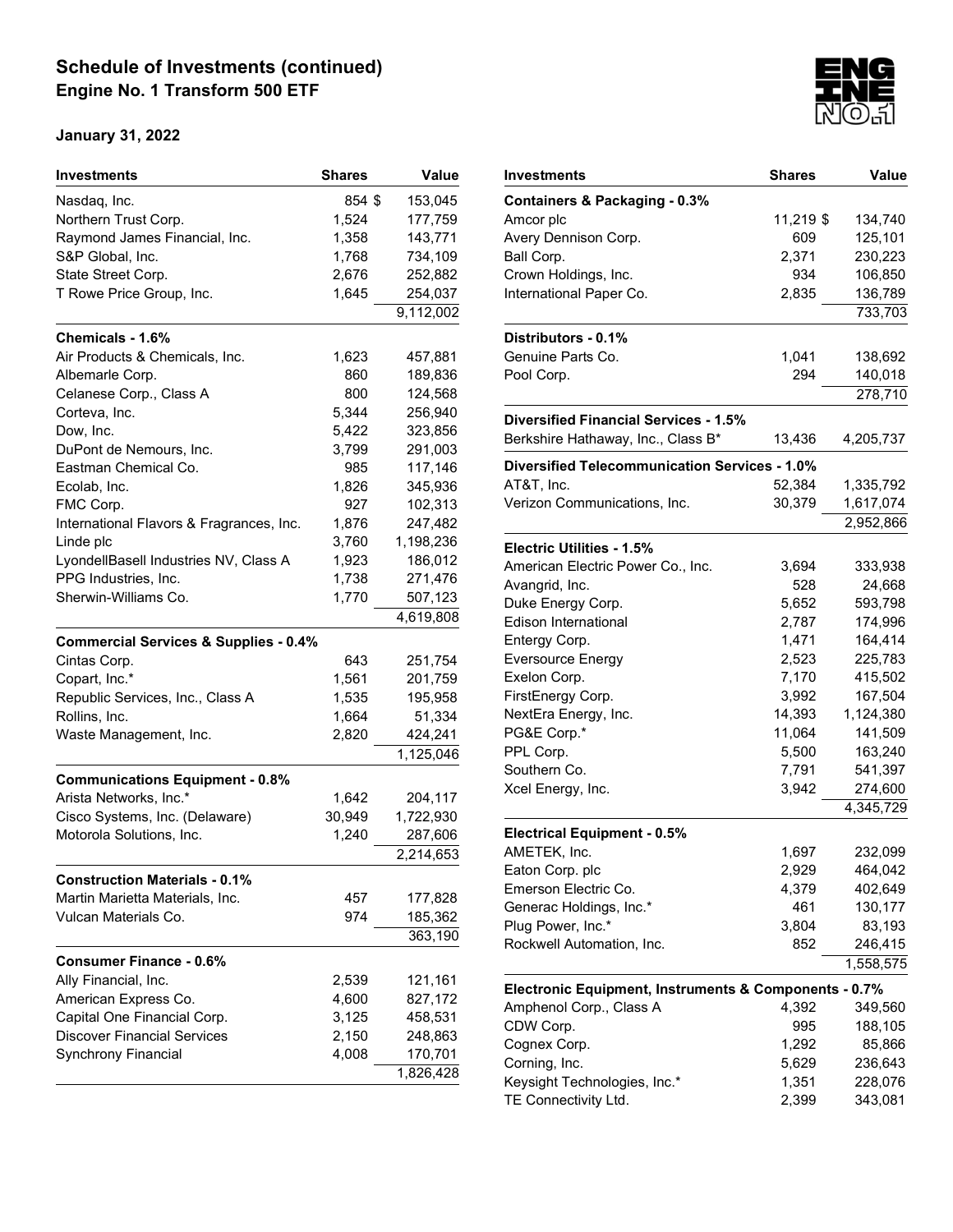| Teledyne Technologies, Inc.*<br>$343$ \$<br>144,550<br>Trimble, Inc.*<br>132,558<br>1,837<br>199,575<br>Zebra Technologies Corp., Class A*<br>392<br>1,908,014<br><b>Energy Equipment &amp; Services - 0.3%</b><br>Baker Hughes Co., Class A<br>6,400<br>175,616<br>Halliburton Co.<br>6,557<br>201,562<br>10,274<br>401,405<br>Schlumberger NV<br>778,583<br>Entertainment - 1.6%<br>Activision Blizzard, Inc.<br>5,711<br>451,226<br>AMC Entertainment Holdings, Inc.,<br>Class A*††<br>3,766<br>60,482<br>Electronic Arts, Inc.<br>2,074<br>275,137<br>Live Nation Entertainment, Inc.*<br>989<br>108,305<br>Netflix, Inc.*<br>3,252<br>1,389,059<br>Roku, Inc., Class A*<br>858<br>140,755<br>Take-Two Interactive Software, Inc.*<br>848<br>138,512<br>Walt Disney Co.*<br>13,332<br>1,906,077<br>4,469,553<br>Equity Real Estate Investment Trusts (REITs) - 2.5%<br>Alexandria Real Estate Equities, Inc.<br>1,040<br>202,634 |
|--------------------------------------------------------------------------------------------------------------------------------------------------------------------------------------------------------------------------------------------------------------------------------------------------------------------------------------------------------------------------------------------------------------------------------------------------------------------------------------------------------------------------------------------------------------------------------------------------------------------------------------------------------------------------------------------------------------------------------------------------------------------------------------------------------------------------------------------------------------------------------------------------------------------------------------|
|                                                                                                                                                                                                                                                                                                                                                                                                                                                                                                                                                                                                                                                                                                                                                                                                                                                                                                                                      |
|                                                                                                                                                                                                                                                                                                                                                                                                                                                                                                                                                                                                                                                                                                                                                                                                                                                                                                                                      |
|                                                                                                                                                                                                                                                                                                                                                                                                                                                                                                                                                                                                                                                                                                                                                                                                                                                                                                                                      |
|                                                                                                                                                                                                                                                                                                                                                                                                                                                                                                                                                                                                                                                                                                                                                                                                                                                                                                                                      |
|                                                                                                                                                                                                                                                                                                                                                                                                                                                                                                                                                                                                                                                                                                                                                                                                                                                                                                                                      |
|                                                                                                                                                                                                                                                                                                                                                                                                                                                                                                                                                                                                                                                                                                                                                                                                                                                                                                                                      |
|                                                                                                                                                                                                                                                                                                                                                                                                                                                                                                                                                                                                                                                                                                                                                                                                                                                                                                                                      |
|                                                                                                                                                                                                                                                                                                                                                                                                                                                                                                                                                                                                                                                                                                                                                                                                                                                                                                                                      |
|                                                                                                                                                                                                                                                                                                                                                                                                                                                                                                                                                                                                                                                                                                                                                                                                                                                                                                                                      |
|                                                                                                                                                                                                                                                                                                                                                                                                                                                                                                                                                                                                                                                                                                                                                                                                                                                                                                                                      |
|                                                                                                                                                                                                                                                                                                                                                                                                                                                                                                                                                                                                                                                                                                                                                                                                                                                                                                                                      |
|                                                                                                                                                                                                                                                                                                                                                                                                                                                                                                                                                                                                                                                                                                                                                                                                                                                                                                                                      |
|                                                                                                                                                                                                                                                                                                                                                                                                                                                                                                                                                                                                                                                                                                                                                                                                                                                                                                                                      |
|                                                                                                                                                                                                                                                                                                                                                                                                                                                                                                                                                                                                                                                                                                                                                                                                                                                                                                                                      |
|                                                                                                                                                                                                                                                                                                                                                                                                                                                                                                                                                                                                                                                                                                                                                                                                                                                                                                                                      |
|                                                                                                                                                                                                                                                                                                                                                                                                                                                                                                                                                                                                                                                                                                                                                                                                                                                                                                                                      |
|                                                                                                                                                                                                                                                                                                                                                                                                                                                                                                                                                                                                                                                                                                                                                                                                                                                                                                                                      |
|                                                                                                                                                                                                                                                                                                                                                                                                                                                                                                                                                                                                                                                                                                                                                                                                                                                                                                                                      |
|                                                                                                                                                                                                                                                                                                                                                                                                                                                                                                                                                                                                                                                                                                                                                                                                                                                                                                                                      |
|                                                                                                                                                                                                                                                                                                                                                                                                                                                                                                                                                                                                                                                                                                                                                                                                                                                                                                                                      |
|                                                                                                                                                                                                                                                                                                                                                                                                                                                                                                                                                                                                                                                                                                                                                                                                                                                                                                                                      |
|                                                                                                                                                                                                                                                                                                                                                                                                                                                                                                                                                                                                                                                                                                                                                                                                                                                                                                                                      |
| American Tower Corp.<br>3,340<br>840,009                                                                                                                                                                                                                                                                                                                                                                                                                                                                                                                                                                                                                                                                                                                                                                                                                                                                                             |
| AvalonBay Communities, Inc.<br>1,027<br>250,824                                                                                                                                                                                                                                                                                                                                                                                                                                                                                                                                                                                                                                                                                                                                                                                                                                                                                      |
| Boston Properties, Inc.<br>116,339<br>1,038                                                                                                                                                                                                                                                                                                                                                                                                                                                                                                                                                                                                                                                                                                                                                                                                                                                                                          |
| Crown Castle International Corp.<br>3,168<br>578,191                                                                                                                                                                                                                                                                                                                                                                                                                                                                                                                                                                                                                                                                                                                                                                                                                                                                                 |
| Digital Realty Trust, Inc.<br>2,081<br>310,548                                                                                                                                                                                                                                                                                                                                                                                                                                                                                                                                                                                                                                                                                                                                                                                                                                                                                       |
| Duke Realty Corp.<br>2,793<br>161,380                                                                                                                                                                                                                                                                                                                                                                                                                                                                                                                                                                                                                                                                                                                                                                                                                                                                                                |
| Equinix, Inc.<br>660<br>478,434                                                                                                                                                                                                                                                                                                                                                                                                                                                                                                                                                                                                                                                                                                                                                                                                                                                                                                      |
| <b>Equity Residential</b><br>2,508<br>222,535                                                                                                                                                                                                                                                                                                                                                                                                                                                                                                                                                                                                                                                                                                                                                                                                                                                                                        |
| Essex Property Trust, Inc.<br>480<br>159,600                                                                                                                                                                                                                                                                                                                                                                                                                                                                                                                                                                                                                                                                                                                                                                                                                                                                                         |
| Extra Space Storage, Inc.<br>194,821<br>983                                                                                                                                                                                                                                                                                                                                                                                                                                                                                                                                                                                                                                                                                                                                                                                                                                                                                          |
| Healthpeak Properties, Inc.<br>3,945<br>139,535                                                                                                                                                                                                                                                                                                                                                                                                                                                                                                                                                                                                                                                                                                                                                                                                                                                                                      |
| 4,369<br>Invitation Homes, Inc.<br>183,411                                                                                                                                                                                                                                                                                                                                                                                                                                                                                                                                                                                                                                                                                                                                                                                                                                                                                           |
| Mid-America Apartment                                                                                                                                                                                                                                                                                                                                                                                                                                                                                                                                                                                                                                                                                                                                                                                                                                                                                                                |
| 174,851<br>Communities, Inc.<br>846                                                                                                                                                                                                                                                                                                                                                                                                                                                                                                                                                                                                                                                                                                                                                                                                                                                                                                  |
| Prologis, Inc.<br>5,421<br>850,120                                                                                                                                                                                                                                                                                                                                                                                                                                                                                                                                                                                                                                                                                                                                                                                                                                                                                                   |
| <b>Public Storage</b><br>1,118<br>400,837                                                                                                                                                                                                                                                                                                                                                                                                                                                                                                                                                                                                                                                                                                                                                                                                                                                                                            |
| Realty Income Corp.<br>4,147<br>287,843                                                                                                                                                                                                                                                                                                                                                                                                                                                                                                                                                                                                                                                                                                                                                                                                                                                                                              |
| SBA Communications Corp., Class A<br>799<br>260,027                                                                                                                                                                                                                                                                                                                                                                                                                                                                                                                                                                                                                                                                                                                                                                                                                                                                                  |
| Simon Property Group, Inc.<br>2,412<br>355,046                                                                                                                                                                                                                                                                                                                                                                                                                                                                                                                                                                                                                                                                                                                                                                                                                                                                                       |
| Sun Communities, Inc.<br>847<br>160,049                                                                                                                                                                                                                                                                                                                                                                                                                                                                                                                                                                                                                                                                                                                                                                                                                                                                                              |
| Ventas, Inc.<br>2,933<br>155,508                                                                                                                                                                                                                                                                                                                                                                                                                                                                                                                                                                                                                                                                                                                                                                                                                                                                                                     |
| 4,613<br>VICI Properties, Inc.<br>132,024                                                                                                                                                                                                                                                                                                                                                                                                                                                                                                                                                                                                                                                                                                                                                                                                                                                                                            |
| Welltower, Inc.<br>3,190<br>276,350                                                                                                                                                                                                                                                                                                                                                                                                                                                                                                                                                                                                                                                                                                                                                                                                                                                                                                  |
| Weyerhaeuser Co.<br>5,486<br>221,799                                                                                                                                                                                                                                                                                                                                                                                                                                                                                                                                                                                                                                                                                                                                                                                                                                                                                                 |
| 7,112,715                                                                                                                                                                                                                                                                                                                                                                                                                                                                                                                                                                                                                                                                                                                                                                                                                                                                                                                            |



| Investments                                        | Shares     | <b>Value</b> |
|----------------------------------------------------|------------|--------------|
| Food & Staples Retailing - 1.3%                    |            |              |
| Costco Wholesale Corp.                             | $3,242$ \$ | 1,637,631    |
| Kroger Co.                                         | 4,952      | 215,858      |
| Sysco Corp.                                        | 3,754      | 293,375      |
| Walgreens Boots Alliance, Inc.                     | 5,263      | 261,887      |
| Walmart, Inc.                                      | 10,431     | 1,458,358    |
|                                                    |            | 3,867,109    |
| Food Products - 0.9%                               |            |              |
| Archer-Daniels-Midland Co.                         | 4,097      | 307,275      |
| Campbell Soup Co.                                  | 1,483      | 65,430       |
| Conagra Brands, Inc.                               | 3,515      | 122,181      |
| General Mills, Inc.                                | 4,441      | 305,008      |
| Hershey Co.                                        | 1,068      | 210,471      |
| Hormel Foods Corp.                                 | 2,068      | 98,168       |
| J M Smucker Co.                                    | 796        | 111,902      |
| Kellogg Co.                                        | 1,876      | 118,188      |
| Kraft Heinz Co.                                    | 5,201      | 186,196      |
| McCormick & Co., Inc.                              | 1,826      | 183,166      |
| Mondelez International, Inc., Class A              | 10,223     | 685,247      |
| Tyson Foods, Inc., Class A                         | 2,163      | 196,595      |
|                                                    |            | 2,589,827    |
| <b>Health Care Equipment &amp; Supplies - 2.8%</b> |            |              |
| <b>Abbott Laboratories</b>                         | 12,976     | 1,653,921    |
| ABIOMED, Inc.*                                     | 338        | 100,004      |
| Align Technology, Inc.*                            | 538        | 266,288      |
| Baxter International, Inc.                         | 3,666      | 313,223      |
| Becton Dickinson & Co.                             | 2,108      | 535,727      |
| <b>Boston Scientific Corp.*</b>                    | 10,441     | 447,919      |
| Cooper Cos, Inc. (The)                             | 361        | 143,786      |
| Dexcom, Inc.*                                      | 712        | 306,502      |
| Edwards Lifesciences Corp.*                        | 4,586      | 500,791      |
| Hologic, Inc.*                                     | 1,853      | 130,155      |
| IDEXX Laboratories, Inc.*                          | 623        | 316,048      |
| Insulet Corp.*                                     | 508        | 125,984      |
| Intuitive Surgical, Inc.*                          | 2,618      | 743,983      |
| Masimo Corp.*                                      | 374        | 82,231       |
| Medtronic plc                                      | 9,877      | 1,022,171    |
| ResMed, Inc.                                       | 1,069      | 244,373      |
| STERIS plc                                         | 732        | 164,261      |
| Stryker Corp.                                      | 2,465      | 611,443      |
| Teleflex, Inc.                                     | 345        | 107,016      |
| Zimmer Biomet Holdings, Inc.                       | 1,531      | 188,344      |
|                                                    |            | 8,004,170    |
| <b>Health Care Providers &amp; Services - 2.6%</b> |            |              |
| AmerisourceBergen Corp., Class A                   | 1,095      | 149,139      |
| Anthem, Inc.                                       | 1,783      | 786,285      |
| Cardinal Health, Inc.                              | 2,066      | 106,544      |
| Centene Corp.*                                     | 4,274      | 332,346      |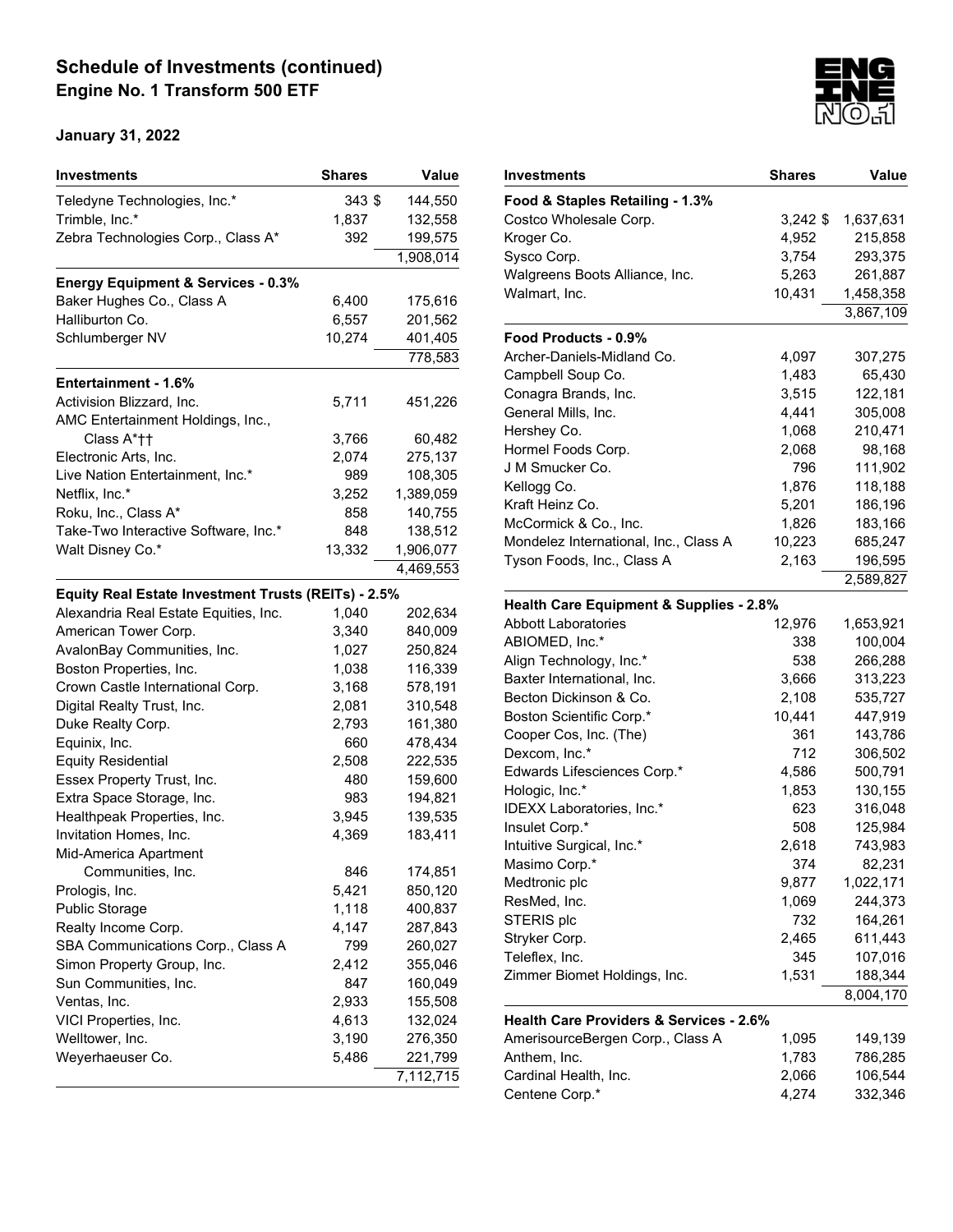| Investments                            | <b>Shares</b> | Value              |
|----------------------------------------|---------------|--------------------|
| Cigna Corp.                            | 2,430 \$      | 560,018            |
| CVS Health Corp.                       | 9,687         | 1,031,762          |
| HCA Healthcare, Inc.                   | 1,758         | 422,008            |
| Humana, Inc.                           | 943           | 370,128            |
| Laboratory Corp. of America Holdings*  | 704           | 191,037            |
| McKesson Corp.                         | 1,123         | 288,297            |
| Quest Diagnostics, Inc.                | 901           | 121,653            |
| UnitedHealth Group, Inc.               | 6,910         | 3,265,458          |
|                                        |               | 7,624,675          |
| <b>Health Care Technology - 0.2%</b>   |               |                    |
| Cerner Corp.                           | 2,160         | 196,992            |
| Teladoc Health, Inc.*                  | 1,174         | 90,058             |
| Veeva Systems, Inc., Class A*          | 1,015         | 240,088            |
|                                        |               | 527,138            |
| Hotels, Restaurants & Leisure - 2.0%   |               |                    |
| Airbnb, Inc., Class A*                 | 2,541         | 391,238            |
| Booking Holdings, Inc.*                | 301           | 739,295            |
| Caesars Entertainment, Inc.*           | 1,565         | 119,159            |
| Carnival Corp.*                        | 5,901         | 116,899            |
| Chipotle Mexican Grill, Inc., Class A* | 206           | 306,029            |
| Darden Restaurants, Inc.               | 954           | 133,436            |
| Domino's Pizza, Inc.                   | 267           | 121,392            |
| DraftKings, Inc., Class A*             | 2,460         | 54,341             |
| Expedia Group, Inc.*                   | 1,072         | 196,487            |
| Hilton Worldwide Holdings, Inc.*       | 2,040         | 296,024            |
| Las Vegas Sands Corp.*                 | 2,525         | 110,595            |
| Marriott International, Inc., Class A* | 2,005         | 323,046            |
| McDonald's Corp.                       | 5,483         | 1,422,564          |
| <b>MGM Resorts International</b>       | 2,848         | 121,667            |
| Royal Caribbean Cruises Ltd.*          | 1,643         | 127,842            |
| Starbucks Corp.                        | 8,663         | 851,746            |
| Yum! Brands, Inc.                      | 2,152         | 269,366            |
|                                        |               | 5,701,126          |
| <b>Household Durables - 0.2%</b>       |               |                    |
| DR Horton, Inc.                        | 2,386         | 212,879            |
|                                        | 1,111         |                    |
| Garmin Ltd.                            |               | 138,231            |
| Lennar Corp., Class A                  | 1,991         | 191,355            |
| NVR, Inc.*                             | 24            | 127,853<br>670,318 |
| <b>Household Products - 1.4%</b>       |               |                    |
|                                        |               |                    |
| Church & Dwight Co., Inc.              | 1,791         | 183,846            |
| Clorox Co.                             | 901           | 151,242            |
| Colgate-Palmolive Co.                  | 6,176         | 509,211            |
| Kimberly-Clark Corp.                   | 2,473         | 340,408            |
| Procter & Gamble Co.                   | 17,753        | 2,848,470          |
|                                        |               | 4,033,177          |



| Investments                                                    | <b>Shares</b> | Value      |
|----------------------------------------------------------------|---------------|------------|
| Independent Power & Renewable Electricity Producers -<br>0.0%† |               |            |
| AES Corp. (The)                                                | 4,887 \$      | 108,394    |
| <b>Industrial Conglomerates - 1.0%</b>                         |               |            |
| 3M Co.                                                         | 4,234         | 702,929    |
| General Electric Co.                                           | 8,050         | 760,564    |
| Honeywell International, Inc.                                  | 5,047         | 1,032,010  |
| Roper Technologies, Inc.                                       | 774           | 338,362    |
|                                                                |               | 2,833,865  |
| Insurance - 1.8%                                               |               |            |
| Aflac, Inc.                                                    | 4,462         | 280,303    |
| Allstate Corp. (The)                                           | 2,101         | 253,528    |
| American International Group, Inc.                             | 6,084         | 351,351    |
| Aon plc, Class A                                               | 1,616         | 446,727    |
| Arch Capital Group Ltd.*                                       | 2,832         | 131,178    |
| Arthur J Gallagher & Co.                                       | 1,522         | 240,385    |
| Brown & Brown, Inc.                                            | 1,727         | 114,466    |
| Chubb Ltd.                                                     | 3,158         | 623,011    |
| Cincinnati Financial Corp.                                     | 1,098         | 129,377    |
| Hartford Financial Services Group,                             |               |            |
| Inc. (The)                                                     | 2,489         | 178,884    |
| Markel Corp.*                                                  | 100           | 123,274    |
| Marsh & McLennan Cos, Inc.                                     | 3,702         | 568,775    |
| MetLife, Inc.                                                  | 5,241         | 351,461    |
| Principal Financial Group, Inc.                                | 1,808         | 132,092    |
| Progressive Corp. (The)                                        | 4,295         | 466,695    |
| Prudential Financial, Inc.                                     | 2,782         | 310,388    |
| Travelers Cos, Inc. (The)                                      | 1,804         | 299,789    |
| Willis Towers Watson plc                                       | 913           | 213,605    |
|                                                                |               | 5,215,289  |
| Interactive Media & Services - 6.1%                            |               |            |
| Alphabet, Inc., Class A*                                       | 2,206         | 5,969,590  |
| Alphabet, Inc., Class C*                                       | 2,052         | 5,569,066  |
| Match Group, Inc.*                                             | 2,075         | 233,853    |
| Meta Platforms, Inc., Class A*                                 | 17,361        | 5,438,507  |
| Pinterest, Inc., Class A*                                      | 4,119         | 121,758    |
| Snap, Inc., Class A*                                           | 7,845         | 255,276    |
| Twitter, Inc.*                                                 | 5,854         | 219,584    |
|                                                                |               | 17,807,634 |
|                                                                |               |            |
| Internet & Direct Marketing Retail - 3.7%<br>Amazon.com, Inc.* | 3,200         | 9,572,704  |
| DoorDash, Inc., Class A*                                       | 1,187         | 134,713    |
|                                                                | 4,584         |            |
| eBay, Inc.                                                     |               | 275,361    |
| Etsy, Inc.*                                                    | 927           | 145,613    |
| MercadoLibre, Inc.*                                            | 342           | 387,165    |
| Wayfair, Inc., Class A*                                        | 570           | 88,874     |
|                                                                |               | 10,604,430 |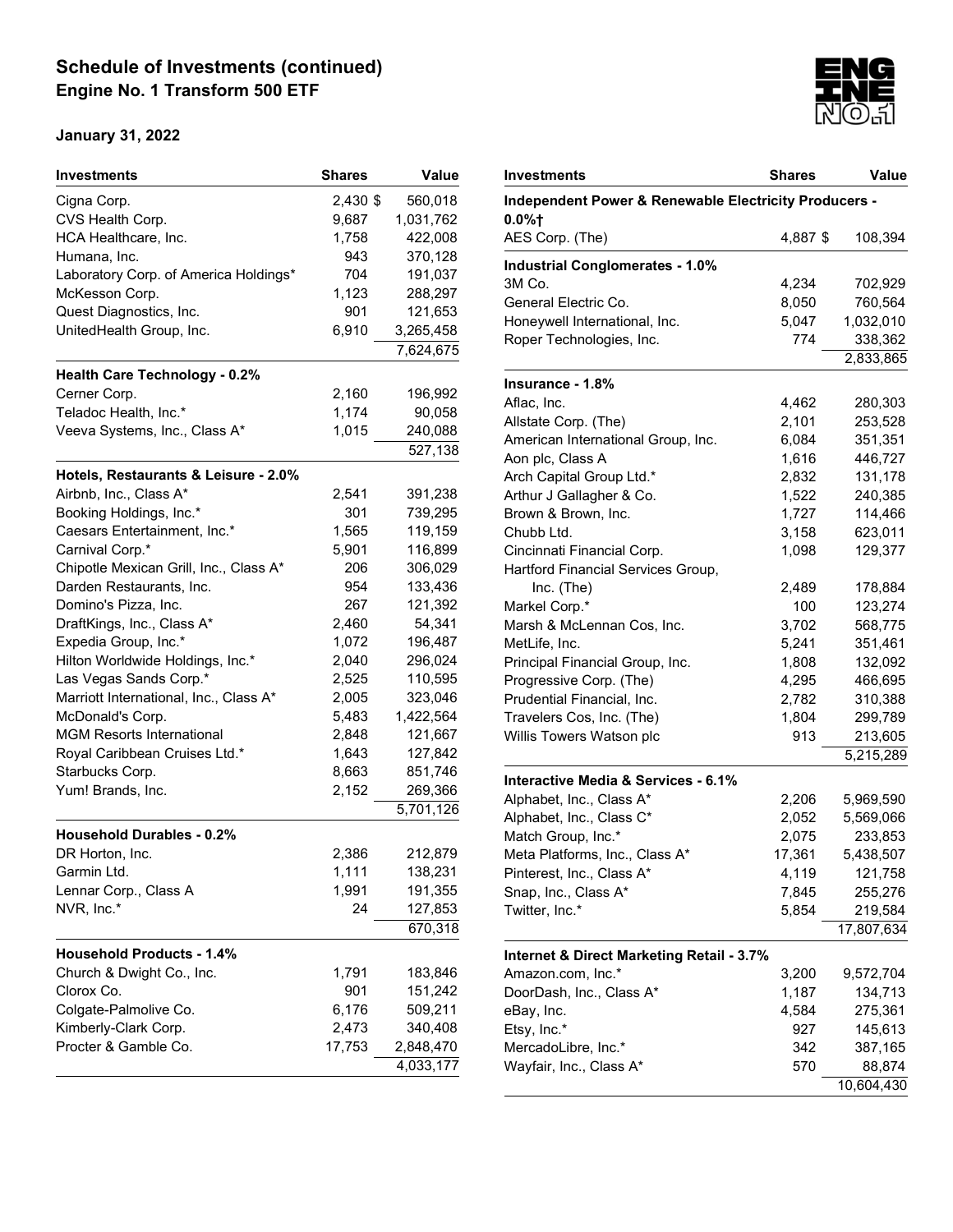| IT Services - 5.1%<br>Accenture plc, Class A<br>4,635 \$<br>1,638,843<br>Affirm Holdings, Inc., Class A*<br>1,075<br>68,875<br>Akamai Technologies, Inc.*<br>1,194<br>136,773<br>Automatic Data Processing, Inc.<br>3,088<br>636,653<br>Block, Inc., Class A*<br>3,614<br>441,956<br>Broadridge Financial Solutions, Inc.<br>859<br>136,770<br>Cloudflare, Inc., Class A*<br>2,006<br>193,378<br><b>Cognizant Technology Solutions</b><br>Corp., Class A<br>3,847<br>328,611<br>EPAM Systems, Inc.*<br>419<br>199,503<br><b>Fidelity National Information</b><br>Services, Inc.<br>4,471<br>536,162<br>460,324<br>Fiserv, Inc.*<br>4,355<br>FleetCor Technologies, Inc.*<br>599<br>142,718<br>Gartner, Inc.*<br>606<br>178,097<br>2,134<br>Global Payments, Inc.<br>319,844<br>1,214<br>GoDaddy, Inc., Class A*<br>91,912<br>International Business Machines Corp.<br>6,585<br>879,558<br>Mastercard, Inc., Class A<br>6,367<br>2,460,081<br>MongoDB, Inc., Class A*<br>486<br>196,883<br>214,117<br>Okta, Inc., Class A*<br>1,082<br>2,354<br>277,207<br>Paychex, Inc.<br>PayPal Holdings, Inc.*<br>8,625<br>1,482,983<br>1,701<br>Snowflake, Inc., Class A*<br>469,306<br>Twilio, Inc., Class A*<br>1,240<br>255,589<br>710<br>VeriSign, Inc.*<br>154,198<br>Visa, Inc., Class A<br>12,302<br>2,782,344<br>14,682,685<br>Leisure Products - 0.0%+<br>Peloton Interactive, Inc., Class A*<br>2,187<br>59,771<br>Life Sciences Tools & Services - 1.8%<br>Agilent Technologies, Inc.<br>2,225<br>309,987<br>Avantor, Inc.*<br>4,467<br>166,753<br>159<br>Bio-Rad Laboratories, Inc., Class A*<br>95,357<br>4,667<br>1,333,782<br>Danaher Corp.<br>Illumina, Inc.*<br>1,149<br>400,794<br>IQVIA Holdings, Inc.*<br>1,403<br>343,595<br>Mettler-Toledo International, Inc.*<br>169<br>248,883<br>PerkinElmer, Inc.<br>923<br>158,913<br>Thermo Fisher Scientific, Inc.<br>2,890<br>1,679,957<br>448<br>Waters Corp.*<br>143,414<br>West Pharmaceutical Services, Inc.<br>543<br>213,518<br>5,094,953<br>Machinery - 1.5%<br>Caterpillar, Inc.<br>3,967<br>799,588<br>Cummins, Inc.<br>1,052<br>232,366 | <b>Investments</b> | <b>Shares</b> | Value |
|------------------------------------------------------------------------------------------------------------------------------------------------------------------------------------------------------------------------------------------------------------------------------------------------------------------------------------------------------------------------------------------------------------------------------------------------------------------------------------------------------------------------------------------------------------------------------------------------------------------------------------------------------------------------------------------------------------------------------------------------------------------------------------------------------------------------------------------------------------------------------------------------------------------------------------------------------------------------------------------------------------------------------------------------------------------------------------------------------------------------------------------------------------------------------------------------------------------------------------------------------------------------------------------------------------------------------------------------------------------------------------------------------------------------------------------------------------------------------------------------------------------------------------------------------------------------------------------------------------------------------------------------------------------------------------------------------------------------------------------------------------------------------------------------------------------------------------------------------------------------------------------------------------------------------------------------------------------------------------------------------------------------------------------------------------------------------------------------------|--------------------|---------------|-------|
|                                                                                                                                                                                                                                                                                                                                                                                                                                                                                                                                                                                                                                                                                                                                                                                                                                                                                                                                                                                                                                                                                                                                                                                                                                                                                                                                                                                                                                                                                                                                                                                                                                                                                                                                                                                                                                                                                                                                                                                                                                                                                                      |                    |               |       |
|                                                                                                                                                                                                                                                                                                                                                                                                                                                                                                                                                                                                                                                                                                                                                                                                                                                                                                                                                                                                                                                                                                                                                                                                                                                                                                                                                                                                                                                                                                                                                                                                                                                                                                                                                                                                                                                                                                                                                                                                                                                                                                      |                    |               |       |
|                                                                                                                                                                                                                                                                                                                                                                                                                                                                                                                                                                                                                                                                                                                                                                                                                                                                                                                                                                                                                                                                                                                                                                                                                                                                                                                                                                                                                                                                                                                                                                                                                                                                                                                                                                                                                                                                                                                                                                                                                                                                                                      |                    |               |       |
|                                                                                                                                                                                                                                                                                                                                                                                                                                                                                                                                                                                                                                                                                                                                                                                                                                                                                                                                                                                                                                                                                                                                                                                                                                                                                                                                                                                                                                                                                                                                                                                                                                                                                                                                                                                                                                                                                                                                                                                                                                                                                                      |                    |               |       |
|                                                                                                                                                                                                                                                                                                                                                                                                                                                                                                                                                                                                                                                                                                                                                                                                                                                                                                                                                                                                                                                                                                                                                                                                                                                                                                                                                                                                                                                                                                                                                                                                                                                                                                                                                                                                                                                                                                                                                                                                                                                                                                      |                    |               |       |
|                                                                                                                                                                                                                                                                                                                                                                                                                                                                                                                                                                                                                                                                                                                                                                                                                                                                                                                                                                                                                                                                                                                                                                                                                                                                                                                                                                                                                                                                                                                                                                                                                                                                                                                                                                                                                                                                                                                                                                                                                                                                                                      |                    |               |       |
|                                                                                                                                                                                                                                                                                                                                                                                                                                                                                                                                                                                                                                                                                                                                                                                                                                                                                                                                                                                                                                                                                                                                                                                                                                                                                                                                                                                                                                                                                                                                                                                                                                                                                                                                                                                                                                                                                                                                                                                                                                                                                                      |                    |               |       |
|                                                                                                                                                                                                                                                                                                                                                                                                                                                                                                                                                                                                                                                                                                                                                                                                                                                                                                                                                                                                                                                                                                                                                                                                                                                                                                                                                                                                                                                                                                                                                                                                                                                                                                                                                                                                                                                                                                                                                                                                                                                                                                      |                    |               |       |
|                                                                                                                                                                                                                                                                                                                                                                                                                                                                                                                                                                                                                                                                                                                                                                                                                                                                                                                                                                                                                                                                                                                                                                                                                                                                                                                                                                                                                                                                                                                                                                                                                                                                                                                                                                                                                                                                                                                                                                                                                                                                                                      |                    |               |       |
|                                                                                                                                                                                                                                                                                                                                                                                                                                                                                                                                                                                                                                                                                                                                                                                                                                                                                                                                                                                                                                                                                                                                                                                                                                                                                                                                                                                                                                                                                                                                                                                                                                                                                                                                                                                                                                                                                                                                                                                                                                                                                                      |                    |               |       |
|                                                                                                                                                                                                                                                                                                                                                                                                                                                                                                                                                                                                                                                                                                                                                                                                                                                                                                                                                                                                                                                                                                                                                                                                                                                                                                                                                                                                                                                                                                                                                                                                                                                                                                                                                                                                                                                                                                                                                                                                                                                                                                      |                    |               |       |
|                                                                                                                                                                                                                                                                                                                                                                                                                                                                                                                                                                                                                                                                                                                                                                                                                                                                                                                                                                                                                                                                                                                                                                                                                                                                                                                                                                                                                                                                                                                                                                                                                                                                                                                                                                                                                                                                                                                                                                                                                                                                                                      |                    |               |       |
|                                                                                                                                                                                                                                                                                                                                                                                                                                                                                                                                                                                                                                                                                                                                                                                                                                                                                                                                                                                                                                                                                                                                                                                                                                                                                                                                                                                                                                                                                                                                                                                                                                                                                                                                                                                                                                                                                                                                                                                                                                                                                                      |                    |               |       |
|                                                                                                                                                                                                                                                                                                                                                                                                                                                                                                                                                                                                                                                                                                                                                                                                                                                                                                                                                                                                                                                                                                                                                                                                                                                                                                                                                                                                                                                                                                                                                                                                                                                                                                                                                                                                                                                                                                                                                                                                                                                                                                      |                    |               |       |
|                                                                                                                                                                                                                                                                                                                                                                                                                                                                                                                                                                                                                                                                                                                                                                                                                                                                                                                                                                                                                                                                                                                                                                                                                                                                                                                                                                                                                                                                                                                                                                                                                                                                                                                                                                                                                                                                                                                                                                                                                                                                                                      |                    |               |       |
|                                                                                                                                                                                                                                                                                                                                                                                                                                                                                                                                                                                                                                                                                                                                                                                                                                                                                                                                                                                                                                                                                                                                                                                                                                                                                                                                                                                                                                                                                                                                                                                                                                                                                                                                                                                                                                                                                                                                                                                                                                                                                                      |                    |               |       |
|                                                                                                                                                                                                                                                                                                                                                                                                                                                                                                                                                                                                                                                                                                                                                                                                                                                                                                                                                                                                                                                                                                                                                                                                                                                                                                                                                                                                                                                                                                                                                                                                                                                                                                                                                                                                                                                                                                                                                                                                                                                                                                      |                    |               |       |
|                                                                                                                                                                                                                                                                                                                                                                                                                                                                                                                                                                                                                                                                                                                                                                                                                                                                                                                                                                                                                                                                                                                                                                                                                                                                                                                                                                                                                                                                                                                                                                                                                                                                                                                                                                                                                                                                                                                                                                                                                                                                                                      |                    |               |       |
|                                                                                                                                                                                                                                                                                                                                                                                                                                                                                                                                                                                                                                                                                                                                                                                                                                                                                                                                                                                                                                                                                                                                                                                                                                                                                                                                                                                                                                                                                                                                                                                                                                                                                                                                                                                                                                                                                                                                                                                                                                                                                                      |                    |               |       |
|                                                                                                                                                                                                                                                                                                                                                                                                                                                                                                                                                                                                                                                                                                                                                                                                                                                                                                                                                                                                                                                                                                                                                                                                                                                                                                                                                                                                                                                                                                                                                                                                                                                                                                                                                                                                                                                                                                                                                                                                                                                                                                      |                    |               |       |
|                                                                                                                                                                                                                                                                                                                                                                                                                                                                                                                                                                                                                                                                                                                                                                                                                                                                                                                                                                                                                                                                                                                                                                                                                                                                                                                                                                                                                                                                                                                                                                                                                                                                                                                                                                                                                                                                                                                                                                                                                                                                                                      |                    |               |       |
|                                                                                                                                                                                                                                                                                                                                                                                                                                                                                                                                                                                                                                                                                                                                                                                                                                                                                                                                                                                                                                                                                                                                                                                                                                                                                                                                                                                                                                                                                                                                                                                                                                                                                                                                                                                                                                                                                                                                                                                                                                                                                                      |                    |               |       |
|                                                                                                                                                                                                                                                                                                                                                                                                                                                                                                                                                                                                                                                                                                                                                                                                                                                                                                                                                                                                                                                                                                                                                                                                                                                                                                                                                                                                                                                                                                                                                                                                                                                                                                                                                                                                                                                                                                                                                                                                                                                                                                      |                    |               |       |
|                                                                                                                                                                                                                                                                                                                                                                                                                                                                                                                                                                                                                                                                                                                                                                                                                                                                                                                                                                                                                                                                                                                                                                                                                                                                                                                                                                                                                                                                                                                                                                                                                                                                                                                                                                                                                                                                                                                                                                                                                                                                                                      |                    |               |       |
|                                                                                                                                                                                                                                                                                                                                                                                                                                                                                                                                                                                                                                                                                                                                                                                                                                                                                                                                                                                                                                                                                                                                                                                                                                                                                                                                                                                                                                                                                                                                                                                                                                                                                                                                                                                                                                                                                                                                                                                                                                                                                                      |                    |               |       |
|                                                                                                                                                                                                                                                                                                                                                                                                                                                                                                                                                                                                                                                                                                                                                                                                                                                                                                                                                                                                                                                                                                                                                                                                                                                                                                                                                                                                                                                                                                                                                                                                                                                                                                                                                                                                                                                                                                                                                                                                                                                                                                      |                    |               |       |
|                                                                                                                                                                                                                                                                                                                                                                                                                                                                                                                                                                                                                                                                                                                                                                                                                                                                                                                                                                                                                                                                                                                                                                                                                                                                                                                                                                                                                                                                                                                                                                                                                                                                                                                                                                                                                                                                                                                                                                                                                                                                                                      |                    |               |       |
|                                                                                                                                                                                                                                                                                                                                                                                                                                                                                                                                                                                                                                                                                                                                                                                                                                                                                                                                                                                                                                                                                                                                                                                                                                                                                                                                                                                                                                                                                                                                                                                                                                                                                                                                                                                                                                                                                                                                                                                                                                                                                                      |                    |               |       |
|                                                                                                                                                                                                                                                                                                                                                                                                                                                                                                                                                                                                                                                                                                                                                                                                                                                                                                                                                                                                                                                                                                                                                                                                                                                                                                                                                                                                                                                                                                                                                                                                                                                                                                                                                                                                                                                                                                                                                                                                                                                                                                      |                    |               |       |
|                                                                                                                                                                                                                                                                                                                                                                                                                                                                                                                                                                                                                                                                                                                                                                                                                                                                                                                                                                                                                                                                                                                                                                                                                                                                                                                                                                                                                                                                                                                                                                                                                                                                                                                                                                                                                                                                                                                                                                                                                                                                                                      |                    |               |       |
|                                                                                                                                                                                                                                                                                                                                                                                                                                                                                                                                                                                                                                                                                                                                                                                                                                                                                                                                                                                                                                                                                                                                                                                                                                                                                                                                                                                                                                                                                                                                                                                                                                                                                                                                                                                                                                                                                                                                                                                                                                                                                                      |                    |               |       |
|                                                                                                                                                                                                                                                                                                                                                                                                                                                                                                                                                                                                                                                                                                                                                                                                                                                                                                                                                                                                                                                                                                                                                                                                                                                                                                                                                                                                                                                                                                                                                                                                                                                                                                                                                                                                                                                                                                                                                                                                                                                                                                      |                    |               |       |
|                                                                                                                                                                                                                                                                                                                                                                                                                                                                                                                                                                                                                                                                                                                                                                                                                                                                                                                                                                                                                                                                                                                                                                                                                                                                                                                                                                                                                                                                                                                                                                                                                                                                                                                                                                                                                                                                                                                                                                                                                                                                                                      |                    |               |       |
|                                                                                                                                                                                                                                                                                                                                                                                                                                                                                                                                                                                                                                                                                                                                                                                                                                                                                                                                                                                                                                                                                                                                                                                                                                                                                                                                                                                                                                                                                                                                                                                                                                                                                                                                                                                                                                                                                                                                                                                                                                                                                                      |                    |               |       |
|                                                                                                                                                                                                                                                                                                                                                                                                                                                                                                                                                                                                                                                                                                                                                                                                                                                                                                                                                                                                                                                                                                                                                                                                                                                                                                                                                                                                                                                                                                                                                                                                                                                                                                                                                                                                                                                                                                                                                                                                                                                                                                      |                    |               |       |
|                                                                                                                                                                                                                                                                                                                                                                                                                                                                                                                                                                                                                                                                                                                                                                                                                                                                                                                                                                                                                                                                                                                                                                                                                                                                                                                                                                                                                                                                                                                                                                                                                                                                                                                                                                                                                                                                                                                                                                                                                                                                                                      |                    |               |       |
|                                                                                                                                                                                                                                                                                                                                                                                                                                                                                                                                                                                                                                                                                                                                                                                                                                                                                                                                                                                                                                                                                                                                                                                                                                                                                                                                                                                                                                                                                                                                                                                                                                                                                                                                                                                                                                                                                                                                                                                                                                                                                                      |                    |               |       |
|                                                                                                                                                                                                                                                                                                                                                                                                                                                                                                                                                                                                                                                                                                                                                                                                                                                                                                                                                                                                                                                                                                                                                                                                                                                                                                                                                                                                                                                                                                                                                                                                                                                                                                                                                                                                                                                                                                                                                                                                                                                                                                      |                    |               |       |
|                                                                                                                                                                                                                                                                                                                                                                                                                                                                                                                                                                                                                                                                                                                                                                                                                                                                                                                                                                                                                                                                                                                                                                                                                                                                                                                                                                                                                                                                                                                                                                                                                                                                                                                                                                                                                                                                                                                                                                                                                                                                                                      |                    |               |       |
|                                                                                                                                                                                                                                                                                                                                                                                                                                                                                                                                                                                                                                                                                                                                                                                                                                                                                                                                                                                                                                                                                                                                                                                                                                                                                                                                                                                                                                                                                                                                                                                                                                                                                                                                                                                                                                                                                                                                                                                                                                                                                                      |                    |               |       |
|                                                                                                                                                                                                                                                                                                                                                                                                                                                                                                                                                                                                                                                                                                                                                                                                                                                                                                                                                                                                                                                                                                                                                                                                                                                                                                                                                                                                                                                                                                                                                                                                                                                                                                                                                                                                                                                                                                                                                                                                                                                                                                      |                    |               |       |
|                                                                                                                                                                                                                                                                                                                                                                                                                                                                                                                                                                                                                                                                                                                                                                                                                                                                                                                                                                                                                                                                                                                                                                                                                                                                                                                                                                                                                                                                                                                                                                                                                                                                                                                                                                                                                                                                                                                                                                                                                                                                                                      |                    |               |       |
|                                                                                                                                                                                                                                                                                                                                                                                                                                                                                                                                                                                                                                                                                                                                                                                                                                                                                                                                                                                                                                                                                                                                                                                                                                                                                                                                                                                                                                                                                                                                                                                                                                                                                                                                                                                                                                                                                                                                                                                                                                                                                                      |                    |               |       |
|                                                                                                                                                                                                                                                                                                                                                                                                                                                                                                                                                                                                                                                                                                                                                                                                                                                                                                                                                                                                                                                                                                                                                                                                                                                                                                                                                                                                                                                                                                                                                                                                                                                                                                                                                                                                                                                                                                                                                                                                                                                                                                      |                    |               |       |
|                                                                                                                                                                                                                                                                                                                                                                                                                                                                                                                                                                                                                                                                                                                                                                                                                                                                                                                                                                                                                                                                                                                                                                                                                                                                                                                                                                                                                                                                                                                                                                                                                                                                                                                                                                                                                                                                                                                                                                                                                                                                                                      |                    |               |       |
|                                                                                                                                                                                                                                                                                                                                                                                                                                                                                                                                                                                                                                                                                                                                                                                                                                                                                                                                                                                                                                                                                                                                                                                                                                                                                                                                                                                                                                                                                                                                                                                                                                                                                                                                                                                                                                                                                                                                                                                                                                                                                                      |                    |               |       |
|                                                                                                                                                                                                                                                                                                                                                                                                                                                                                                                                                                                                                                                                                                                                                                                                                                                                                                                                                                                                                                                                                                                                                                                                                                                                                                                                                                                                                                                                                                                                                                                                                                                                                                                                                                                                                                                                                                                                                                                                                                                                                                      |                    |               |       |
|                                                                                                                                                                                                                                                                                                                                                                                                                                                                                                                                                                                                                                                                                                                                                                                                                                                                                                                                                                                                                                                                                                                                                                                                                                                                                                                                                                                                                                                                                                                                                                                                                                                                                                                                                                                                                                                                                                                                                                                                                                                                                                      |                    |               |       |



| Deere & Co.<br>2,069 \$<br>778,771<br>Dover Corp.<br>1,059<br>179,935<br>Fortive Corp.<br>2,627<br>185,309<br><b>IDEX Corp.</b><br>558<br>120,216<br>Illinois Tool Works, Inc.<br>2,093<br>489,594<br>Ingersoll Rand, Inc.<br>2,988<br>167,955<br>Otis Worldwide Corp.<br>3,111<br>265,773<br>PACCAR, Inc.<br>2,545<br>236,660<br>Parker-Hannifin Corp.<br>948<br>293,889<br>Stanley Black & Decker, Inc.<br>1,194<br>208,532<br>Westinghouse Air Brake Technologies<br>1,367<br>121,526<br>Corp.<br>Xylem, Inc./NY<br>1,326<br>139,257<br>4,219,371<br>Media - 1.0%<br>Charter Communications, Inc.,<br>Class A*<br>907<br>538,159<br>Comcast Corp., Class A<br>33,464<br>1,672,865<br>Discovery, Inc., Class A*<br>1,239<br>34,580<br>Discovery, Inc., Class C*<br>2,243<br>61,346<br>Fox Corp., Class A<br>2,347<br>95,312<br>Fox Corp., Class B<br>1,079<br>40,117<br>Liberty Broadband Corp., Class A*<br>173<br>25,319<br>Liberty Broadband Corp., Class C*<br>1,034<br>153,456<br>Liberty Media Corp.-Liberty SiriusXM*<br>574<br>26,548<br>Liberty Media Corp.-Liberty SiriusXM*<br>1,178<br>54,812<br>Omnicom Group, Inc.<br>1,557<br>117,336<br>Sirius XM Holdings, Inc.<br>6,728<br>42,790<br>4,444<br>ViacomCBS, Inc., Class B<br>148,652<br>3,011,292<br>Metals & Mining - 0.4%<br>Freeport-McMoRan, Inc.<br>10,758<br>400,413<br>Newmont Corp.<br>5,842<br>357,355<br>Nucor Corp.<br>2,095<br>212,433<br>625<br>Southern Copper Corp.<br>39,931<br>1,010,132<br><b>Multiline Retail - 0.5%</b><br>Dollar General Corp.<br>1,712<br>356,918<br>Dollar Tree, Inc.*<br>1,648<br>216,251<br>Target Corp.<br>3,583<br>789,800<br>1,362,969<br>Multi-Utilities - 0.7%<br>Ameren Corp.<br>1,890<br>167,719<br>CMS Energy Corp.<br>2,120<br>136,486<br>Consolidated Edison, Inc.<br>2,587<br>223,646<br>Dominion Energy, Inc.<br>5,946<br>479,604<br>DTE Energy Co.<br>1,422<br>171,251<br>Public Service Enterprise Group, Inc.<br>3,708<br>246,693 | Investments | <b>Shares</b> | Value |
|------------------------------------------------------------------------------------------------------------------------------------------------------------------------------------------------------------------------------------------------------------------------------------------------------------------------------------------------------------------------------------------------------------------------------------------------------------------------------------------------------------------------------------------------------------------------------------------------------------------------------------------------------------------------------------------------------------------------------------------------------------------------------------------------------------------------------------------------------------------------------------------------------------------------------------------------------------------------------------------------------------------------------------------------------------------------------------------------------------------------------------------------------------------------------------------------------------------------------------------------------------------------------------------------------------------------------------------------------------------------------------------------------------------------------------------------------------------------------------------------------------------------------------------------------------------------------------------------------------------------------------------------------------------------------------------------------------------------------------------------------------------------------------------------------------------------------------------------------------------------------------------------------------------------------------------------------------|-------------|---------------|-------|
|                                                                                                                                                                                                                                                                                                                                                                                                                                                                                                                                                                                                                                                                                                                                                                                                                                                                                                                                                                                                                                                                                                                                                                                                                                                                                                                                                                                                                                                                                                                                                                                                                                                                                                                                                                                                                                                                                                                                                            |             |               |       |
|                                                                                                                                                                                                                                                                                                                                                                                                                                                                                                                                                                                                                                                                                                                                                                                                                                                                                                                                                                                                                                                                                                                                                                                                                                                                                                                                                                                                                                                                                                                                                                                                                                                                                                                                                                                                                                                                                                                                                            |             |               |       |
|                                                                                                                                                                                                                                                                                                                                                                                                                                                                                                                                                                                                                                                                                                                                                                                                                                                                                                                                                                                                                                                                                                                                                                                                                                                                                                                                                                                                                                                                                                                                                                                                                                                                                                                                                                                                                                                                                                                                                            |             |               |       |
|                                                                                                                                                                                                                                                                                                                                                                                                                                                                                                                                                                                                                                                                                                                                                                                                                                                                                                                                                                                                                                                                                                                                                                                                                                                                                                                                                                                                                                                                                                                                                                                                                                                                                                                                                                                                                                                                                                                                                            |             |               |       |
|                                                                                                                                                                                                                                                                                                                                                                                                                                                                                                                                                                                                                                                                                                                                                                                                                                                                                                                                                                                                                                                                                                                                                                                                                                                                                                                                                                                                                                                                                                                                                                                                                                                                                                                                                                                                                                                                                                                                                            |             |               |       |
|                                                                                                                                                                                                                                                                                                                                                                                                                                                                                                                                                                                                                                                                                                                                                                                                                                                                                                                                                                                                                                                                                                                                                                                                                                                                                                                                                                                                                                                                                                                                                                                                                                                                                                                                                                                                                                                                                                                                                            |             |               |       |
|                                                                                                                                                                                                                                                                                                                                                                                                                                                                                                                                                                                                                                                                                                                                                                                                                                                                                                                                                                                                                                                                                                                                                                                                                                                                                                                                                                                                                                                                                                                                                                                                                                                                                                                                                                                                                                                                                                                                                            |             |               |       |
|                                                                                                                                                                                                                                                                                                                                                                                                                                                                                                                                                                                                                                                                                                                                                                                                                                                                                                                                                                                                                                                                                                                                                                                                                                                                                                                                                                                                                                                                                                                                                                                                                                                                                                                                                                                                                                                                                                                                                            |             |               |       |
|                                                                                                                                                                                                                                                                                                                                                                                                                                                                                                                                                                                                                                                                                                                                                                                                                                                                                                                                                                                                                                                                                                                                                                                                                                                                                                                                                                                                                                                                                                                                                                                                                                                                                                                                                                                                                                                                                                                                                            |             |               |       |
|                                                                                                                                                                                                                                                                                                                                                                                                                                                                                                                                                                                                                                                                                                                                                                                                                                                                                                                                                                                                                                                                                                                                                                                                                                                                                                                                                                                                                                                                                                                                                                                                                                                                                                                                                                                                                                                                                                                                                            |             |               |       |
|                                                                                                                                                                                                                                                                                                                                                                                                                                                                                                                                                                                                                                                                                                                                                                                                                                                                                                                                                                                                                                                                                                                                                                                                                                                                                                                                                                                                                                                                                                                                                                                                                                                                                                                                                                                                                                                                                                                                                            |             |               |       |
|                                                                                                                                                                                                                                                                                                                                                                                                                                                                                                                                                                                                                                                                                                                                                                                                                                                                                                                                                                                                                                                                                                                                                                                                                                                                                                                                                                                                                                                                                                                                                                                                                                                                                                                                                                                                                                                                                                                                                            |             |               |       |
|                                                                                                                                                                                                                                                                                                                                                                                                                                                                                                                                                                                                                                                                                                                                                                                                                                                                                                                                                                                                                                                                                                                                                                                                                                                                                                                                                                                                                                                                                                                                                                                                                                                                                                                                                                                                                                                                                                                                                            |             |               |       |
|                                                                                                                                                                                                                                                                                                                                                                                                                                                                                                                                                                                                                                                                                                                                                                                                                                                                                                                                                                                                                                                                                                                                                                                                                                                                                                                                                                                                                                                                                                                                                                                                                                                                                                                                                                                                                                                                                                                                                            |             |               |       |
|                                                                                                                                                                                                                                                                                                                                                                                                                                                                                                                                                                                                                                                                                                                                                                                                                                                                                                                                                                                                                                                                                                                                                                                                                                                                                                                                                                                                                                                                                                                                                                                                                                                                                                                                                                                                                                                                                                                                                            |             |               |       |
|                                                                                                                                                                                                                                                                                                                                                                                                                                                                                                                                                                                                                                                                                                                                                                                                                                                                                                                                                                                                                                                                                                                                                                                                                                                                                                                                                                                                                                                                                                                                                                                                                                                                                                                                                                                                                                                                                                                                                            |             |               |       |
|                                                                                                                                                                                                                                                                                                                                                                                                                                                                                                                                                                                                                                                                                                                                                                                                                                                                                                                                                                                                                                                                                                                                                                                                                                                                                                                                                                                                                                                                                                                                                                                                                                                                                                                                                                                                                                                                                                                                                            |             |               |       |
|                                                                                                                                                                                                                                                                                                                                                                                                                                                                                                                                                                                                                                                                                                                                                                                                                                                                                                                                                                                                                                                                                                                                                                                                                                                                                                                                                                                                                                                                                                                                                                                                                                                                                                                                                                                                                                                                                                                                                            |             |               |       |
|                                                                                                                                                                                                                                                                                                                                                                                                                                                                                                                                                                                                                                                                                                                                                                                                                                                                                                                                                                                                                                                                                                                                                                                                                                                                                                                                                                                                                                                                                                                                                                                                                                                                                                                                                                                                                                                                                                                                                            |             |               |       |
|                                                                                                                                                                                                                                                                                                                                                                                                                                                                                                                                                                                                                                                                                                                                                                                                                                                                                                                                                                                                                                                                                                                                                                                                                                                                                                                                                                                                                                                                                                                                                                                                                                                                                                                                                                                                                                                                                                                                                            |             |               |       |
|                                                                                                                                                                                                                                                                                                                                                                                                                                                                                                                                                                                                                                                                                                                                                                                                                                                                                                                                                                                                                                                                                                                                                                                                                                                                                                                                                                                                                                                                                                                                                                                                                                                                                                                                                                                                                                                                                                                                                            |             |               |       |
|                                                                                                                                                                                                                                                                                                                                                                                                                                                                                                                                                                                                                                                                                                                                                                                                                                                                                                                                                                                                                                                                                                                                                                                                                                                                                                                                                                                                                                                                                                                                                                                                                                                                                                                                                                                                                                                                                                                                                            |             |               |       |
|                                                                                                                                                                                                                                                                                                                                                                                                                                                                                                                                                                                                                                                                                                                                                                                                                                                                                                                                                                                                                                                                                                                                                                                                                                                                                                                                                                                                                                                                                                                                                                                                                                                                                                                                                                                                                                                                                                                                                            |             |               |       |
|                                                                                                                                                                                                                                                                                                                                                                                                                                                                                                                                                                                                                                                                                                                                                                                                                                                                                                                                                                                                                                                                                                                                                                                                                                                                                                                                                                                                                                                                                                                                                                                                                                                                                                                                                                                                                                                                                                                                                            |             |               |       |
|                                                                                                                                                                                                                                                                                                                                                                                                                                                                                                                                                                                                                                                                                                                                                                                                                                                                                                                                                                                                                                                                                                                                                                                                                                                                                                                                                                                                                                                                                                                                                                                                                                                                                                                                                                                                                                                                                                                                                            |             |               |       |
|                                                                                                                                                                                                                                                                                                                                                                                                                                                                                                                                                                                                                                                                                                                                                                                                                                                                                                                                                                                                                                                                                                                                                                                                                                                                                                                                                                                                                                                                                                                                                                                                                                                                                                                                                                                                                                                                                                                                                            |             |               |       |
|                                                                                                                                                                                                                                                                                                                                                                                                                                                                                                                                                                                                                                                                                                                                                                                                                                                                                                                                                                                                                                                                                                                                                                                                                                                                                                                                                                                                                                                                                                                                                                                                                                                                                                                                                                                                                                                                                                                                                            |             |               |       |
|                                                                                                                                                                                                                                                                                                                                                                                                                                                                                                                                                                                                                                                                                                                                                                                                                                                                                                                                                                                                                                                                                                                                                                                                                                                                                                                                                                                                                                                                                                                                                                                                                                                                                                                                                                                                                                                                                                                                                            |             |               |       |
|                                                                                                                                                                                                                                                                                                                                                                                                                                                                                                                                                                                                                                                                                                                                                                                                                                                                                                                                                                                                                                                                                                                                                                                                                                                                                                                                                                                                                                                                                                                                                                                                                                                                                                                                                                                                                                                                                                                                                            |             |               |       |
|                                                                                                                                                                                                                                                                                                                                                                                                                                                                                                                                                                                                                                                                                                                                                                                                                                                                                                                                                                                                                                                                                                                                                                                                                                                                                                                                                                                                                                                                                                                                                                                                                                                                                                                                                                                                                                                                                                                                                            |             |               |       |
|                                                                                                                                                                                                                                                                                                                                                                                                                                                                                                                                                                                                                                                                                                                                                                                                                                                                                                                                                                                                                                                                                                                                                                                                                                                                                                                                                                                                                                                                                                                                                                                                                                                                                                                                                                                                                                                                                                                                                            |             |               |       |
|                                                                                                                                                                                                                                                                                                                                                                                                                                                                                                                                                                                                                                                                                                                                                                                                                                                                                                                                                                                                                                                                                                                                                                                                                                                                                                                                                                                                                                                                                                                                                                                                                                                                                                                                                                                                                                                                                                                                                            |             |               |       |
|                                                                                                                                                                                                                                                                                                                                                                                                                                                                                                                                                                                                                                                                                                                                                                                                                                                                                                                                                                                                                                                                                                                                                                                                                                                                                                                                                                                                                                                                                                                                                                                                                                                                                                                                                                                                                                                                                                                                                            |             |               |       |
|                                                                                                                                                                                                                                                                                                                                                                                                                                                                                                                                                                                                                                                                                                                                                                                                                                                                                                                                                                                                                                                                                                                                                                                                                                                                                                                                                                                                                                                                                                                                                                                                                                                                                                                                                                                                                                                                                                                                                            |             |               |       |
|                                                                                                                                                                                                                                                                                                                                                                                                                                                                                                                                                                                                                                                                                                                                                                                                                                                                                                                                                                                                                                                                                                                                                                                                                                                                                                                                                                                                                                                                                                                                                                                                                                                                                                                                                                                                                                                                                                                                                            |             |               |       |
|                                                                                                                                                                                                                                                                                                                                                                                                                                                                                                                                                                                                                                                                                                                                                                                                                                                                                                                                                                                                                                                                                                                                                                                                                                                                                                                                                                                                                                                                                                                                                                                                                                                                                                                                                                                                                                                                                                                                                            |             |               |       |
|                                                                                                                                                                                                                                                                                                                                                                                                                                                                                                                                                                                                                                                                                                                                                                                                                                                                                                                                                                                                                                                                                                                                                                                                                                                                                                                                                                                                                                                                                                                                                                                                                                                                                                                                                                                                                                                                                                                                                            |             |               |       |
|                                                                                                                                                                                                                                                                                                                                                                                                                                                                                                                                                                                                                                                                                                                                                                                                                                                                                                                                                                                                                                                                                                                                                                                                                                                                                                                                                                                                                                                                                                                                                                                                                                                                                                                                                                                                                                                                                                                                                            |             |               |       |
|                                                                                                                                                                                                                                                                                                                                                                                                                                                                                                                                                                                                                                                                                                                                                                                                                                                                                                                                                                                                                                                                                                                                                                                                                                                                                                                                                                                                                                                                                                                                                                                                                                                                                                                                                                                                                                                                                                                                                            |             |               |       |
|                                                                                                                                                                                                                                                                                                                                                                                                                                                                                                                                                                                                                                                                                                                                                                                                                                                                                                                                                                                                                                                                                                                                                                                                                                                                                                                                                                                                                                                                                                                                                                                                                                                                                                                                                                                                                                                                                                                                                            |             |               |       |
|                                                                                                                                                                                                                                                                                                                                                                                                                                                                                                                                                                                                                                                                                                                                                                                                                                                                                                                                                                                                                                                                                                                                                                                                                                                                                                                                                                                                                                                                                                                                                                                                                                                                                                                                                                                                                                                                                                                                                            |             |               |       |
|                                                                                                                                                                                                                                                                                                                                                                                                                                                                                                                                                                                                                                                                                                                                                                                                                                                                                                                                                                                                                                                                                                                                                                                                                                                                                                                                                                                                                                                                                                                                                                                                                                                                                                                                                                                                                                                                                                                                                            |             |               |       |
|                                                                                                                                                                                                                                                                                                                                                                                                                                                                                                                                                                                                                                                                                                                                                                                                                                                                                                                                                                                                                                                                                                                                                                                                                                                                                                                                                                                                                                                                                                                                                                                                                                                                                                                                                                                                                                                                                                                                                            |             |               |       |
|                                                                                                                                                                                                                                                                                                                                                                                                                                                                                                                                                                                                                                                                                                                                                                                                                                                                                                                                                                                                                                                                                                                                                                                                                                                                                                                                                                                                                                                                                                                                                                                                                                                                                                                                                                                                                                                                                                                                                            |             |               |       |
|                                                                                                                                                                                                                                                                                                                                                                                                                                                                                                                                                                                                                                                                                                                                                                                                                                                                                                                                                                                                                                                                                                                                                                                                                                                                                                                                                                                                                                                                                                                                                                                                                                                                                                                                                                                                                                                                                                                                                            |             |               |       |
|                                                                                                                                                                                                                                                                                                                                                                                                                                                                                                                                                                                                                                                                                                                                                                                                                                                                                                                                                                                                                                                                                                                                                                                                                                                                                                                                                                                                                                                                                                                                                                                                                                                                                                                                                                                                                                                                                                                                                            |             |               |       |
|                                                                                                                                                                                                                                                                                                                                                                                                                                                                                                                                                                                                                                                                                                                                                                                                                                                                                                                                                                                                                                                                                                                                                                                                                                                                                                                                                                                                                                                                                                                                                                                                                                                                                                                                                                                                                                                                                                                                                            |             |               |       |
|                                                                                                                                                                                                                                                                                                                                                                                                                                                                                                                                                                                                                                                                                                                                                                                                                                                                                                                                                                                                                                                                                                                                                                                                                                                                                                                                                                                                                                                                                                                                                                                                                                                                                                                                                                                                                                                                                                                                                            |             |               |       |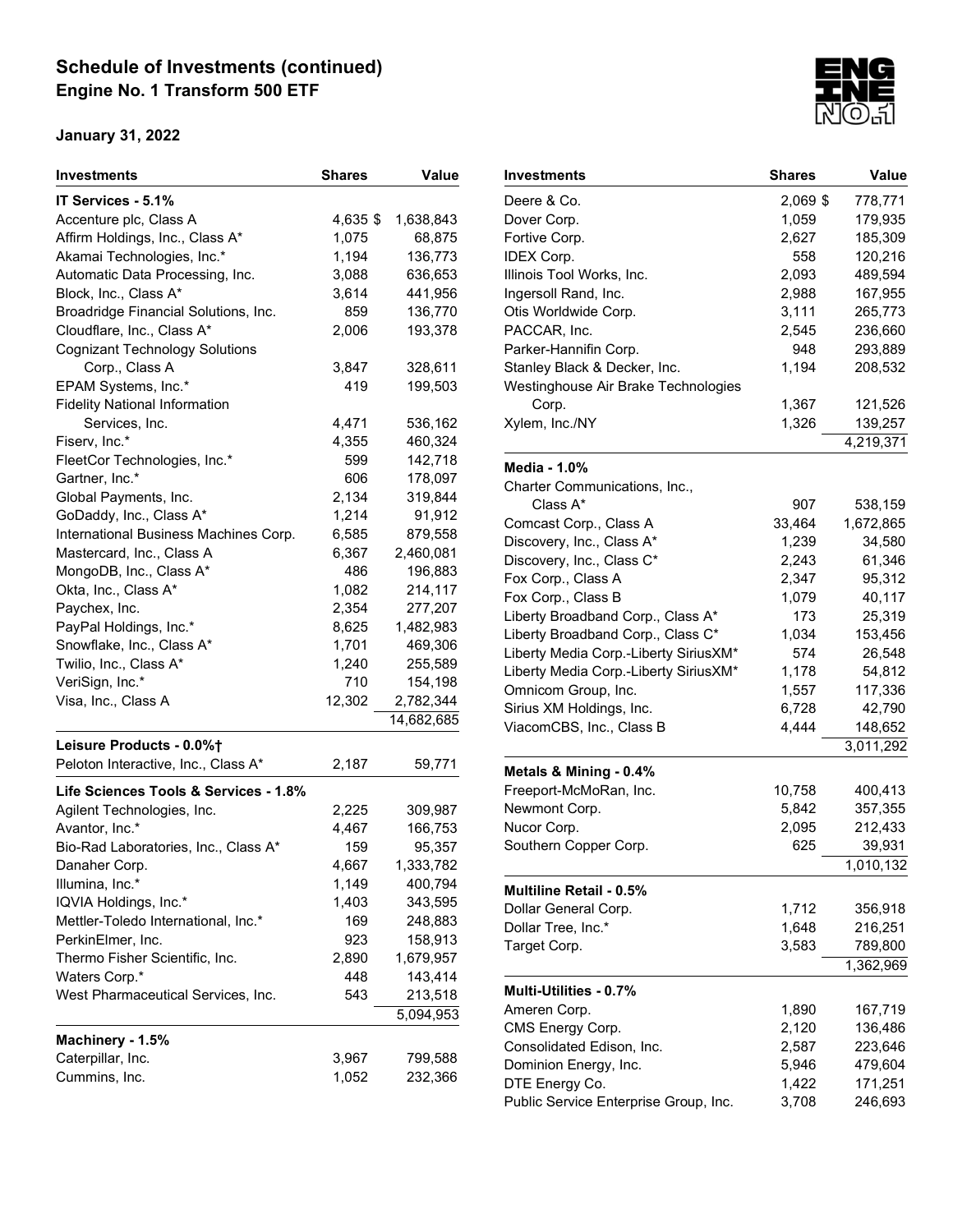| Investments                                 | <b>Shares</b> | Value      |
|---------------------------------------------|---------------|------------|
| Sempra Energy                               | 2,342 \$      | 323,571    |
| WEC Energy Group, Inc.                      | 2,309         | 224,065    |
|                                             |               | 1,973,035  |
| Oil, Gas & Consumable Fuels - 2.9%          |               |            |
| Cheniere Energy, Inc.                       | 1,729         | 193,475    |
| Chevron Corp.                               | 14,142        | 1,857,269  |
| ConocoPhillips                              | 9,681         | 857,930    |
| Devon Energy Corp.                          | 4,614         | 233,330    |
| Diamondback Energy, Inc.                    | 1,251         | 157,826    |
| EOG Resources, Inc.                         | 4,286         | 477,803    |
| Exxon Mobil Corp.                           | 31,065        | 2,359,698  |
| Hess Corp.                                  | 2,025         | 186,887    |
| Kinder Morgan, Inc.                         | 14,291        | 248,092    |
| Marathon Petroleum Corp.                    | 4,513         | 323,808    |
| Occidental Petroleum Corp.                  | 6,501         | 244,893    |
| ONEOK, Inc.                                 | 3,269         | 198,363    |
| Phillips 66                                 | 3,209         | 272,091    |
| Pioneer Natural Resources Co.               | 1,669         | 365,327    |
| Valero Energy Corp.                         | 2,994         | 248,412    |
| Williams Cos, Inc. (The)                    | 8,901         | 266,496    |
|                                             |               | 8,491,700  |
| <b>Personal Products - 0.2%</b>             |               |            |
| Estee Lauder Cos, Inc. (The), Class A       | 1,701         | 530,355    |
| Pharmaceuticals - 3.7%                      |               |            |
| Bristol-Myers Squibb Co.                    | 16,290        | 1,057,058  |
| Catalent, Inc.*                             | 1,256         | 130,536    |
| Elanco Animal Health, Inc.*                 | 3,464         | 90,203     |
| Eli Lilly & Co.                             | 5,827         | 1,429,888  |
| Johnson & Johnson                           | 19,316        | 3,327,954  |
| Merck & Co., Inc.                           | 18,530        | 1,509,824  |
| Pfizer, Inc.                                | 41,184        | 2,169,985  |
| Royalty Pharma plc, Class A                 | 2,605         | 104,226    |
| Viatris, Inc.                               | 8,862         | 132,664    |
| Zoetis, Inc., Class A                       | 3,475         | 694,270    |
|                                             |               | 10,646,608 |
| <b>Professional Services - 0.5%</b>         |               |            |
| Clarivate plc*                              | 2,722         | 44,804     |
| CoStar Group, Inc.*                         | 2,894         | 203,043    |
| Equifax, Inc.                               | 896           | 214,825    |
| <b>IHS Markit Ltd.</b>                      | 2,930         | 342,194    |
| Jacobs Engineering Group, Inc.              | 950           | 123,671    |
|                                             |               |            |
| Leidos Holdings, Inc.                       | 1,026         | 91,776     |
| TransUnion                                  | 1,405         | 144,884    |
| Verisk Analytics, Inc., Class A             | 1,181         | 231,630    |
|                                             |               | 1,396,827  |
| Real Estate Management & Development - 0.1% |               |            |
| CBRE Group, Inc., Class A*                  | 2,453         | 248,587    |



| Investments                                     | <b>Shares</b> | Value      |
|-------------------------------------------------|---------------|------------|
| Zillow Group, Inc., Class A*                    | 273\$         | 13,612     |
| Zillow Group, Inc., Class C*                    | 1,253         | 63,251     |
|                                                 |               | 325,450    |
| Road & Rail - 1.1%                              |               |            |
| CSX Corp.                                       | 16,258        | 556,349    |
| JB Hunt Transport Services, Inc.                | 621           | 119,567    |
| Lyft, Inc., Class A*                            | 2,194         | 84,513     |
| Norfolk Southern Corp.                          | 1,787         | 486,046    |
| Old Dominion Freight Line, Inc.                 | 687           | 207,426    |
| Uber Technologies, Inc.*                        | 12,220        | 457,028    |
| Union Pacific Corp.                             | 4,714         | 1,152,809  |
|                                                 |               | 3,063,738  |
| Semiconductors & Semiconductor Equipment - 5.9% |               |            |
| Advanced Micro Devices, Inc.*                   | 8,861         | 1,012,369  |
| Analog Devices, Inc.                            | 3,945         | 646,862    |
| Applied Materials, Inc.                         | 6,620         | 914,752    |
| Broadcom, Inc.                                  | 3,019         | 1,768,772  |
| Enphase Energy, Inc.*                           | 989           | 138,925    |
| Entegris, Inc.                                  | 994           | 119,121    |
| Intel Corp.                                     | 29,849        | 1,457,228  |
| KLA Corp.                                       | 1,113         | 433,258    |
| Lam Research Corp.                              | 1,032         | 608,797    |
| Marvell Technology, Inc.                        | 6,057         | 432,470    |
| Microchip Technology, Inc.                      | 4,067         | 315,111    |
| Micron Technology, Inc.                         | 8,215         | 675,848    |
| Monolithic Power Systems, Inc.                  | 317           | 127,729    |
| NVIDIA Corp.                                    | 18,344        | 4,491,711  |
| <b>NXP Semiconductors NV</b>                    | 1,954         | 401,430    |
| ON Semiconductor Corp.*                         | 3,160         | 186,440    |
| Qorvo, Inc.*                                    | 809           | 111,060    |
| QUALCOMM, Inc.                                  | 8,219         | 1,444,571  |
| Skyworks Solutions, Inc.                        | 1,208         | 176,996    |
| SolarEdge Technologies, Inc.*                   | 383           | 91,238     |
| Teradyne, Inc.                                  | 1,193         | 140,094    |
| Texas Instruments, Inc.                         | 6,771         | 1,215,327  |
| Xilinx, Inc.                                    | 1,816         | 351,487    |
|                                                 |               | 17,261,596 |
| Software - 10.0%                                |               |            |
| Adobe, Inc.*                                    | 3,492         | 1,865,776  |
| ANSYS, Inc.*                                    | 639           | 217,266    |
| AppLovin Corp., Class A*                        | 198           | 12,755     |
| Autodesk, Inc.*                                 | 1,613         | 402,911    |
| Bill.com Holdings, Inc.*                        | 665           | 125,160    |
| Cadence Design Systems, Inc.*                   | 2,029         | 308,692    |
| Ceridian HCM Holding, Inc.*                     | 997           | 75,593     |
| Coupa Software, Inc.*                           | 546           | 73,311     |
| Crowdstrike Holdings, Inc., Class A*            | 1,512         | 273,128    |
| Datadog, Inc., Class A*                         | 1,886         | 275,563    |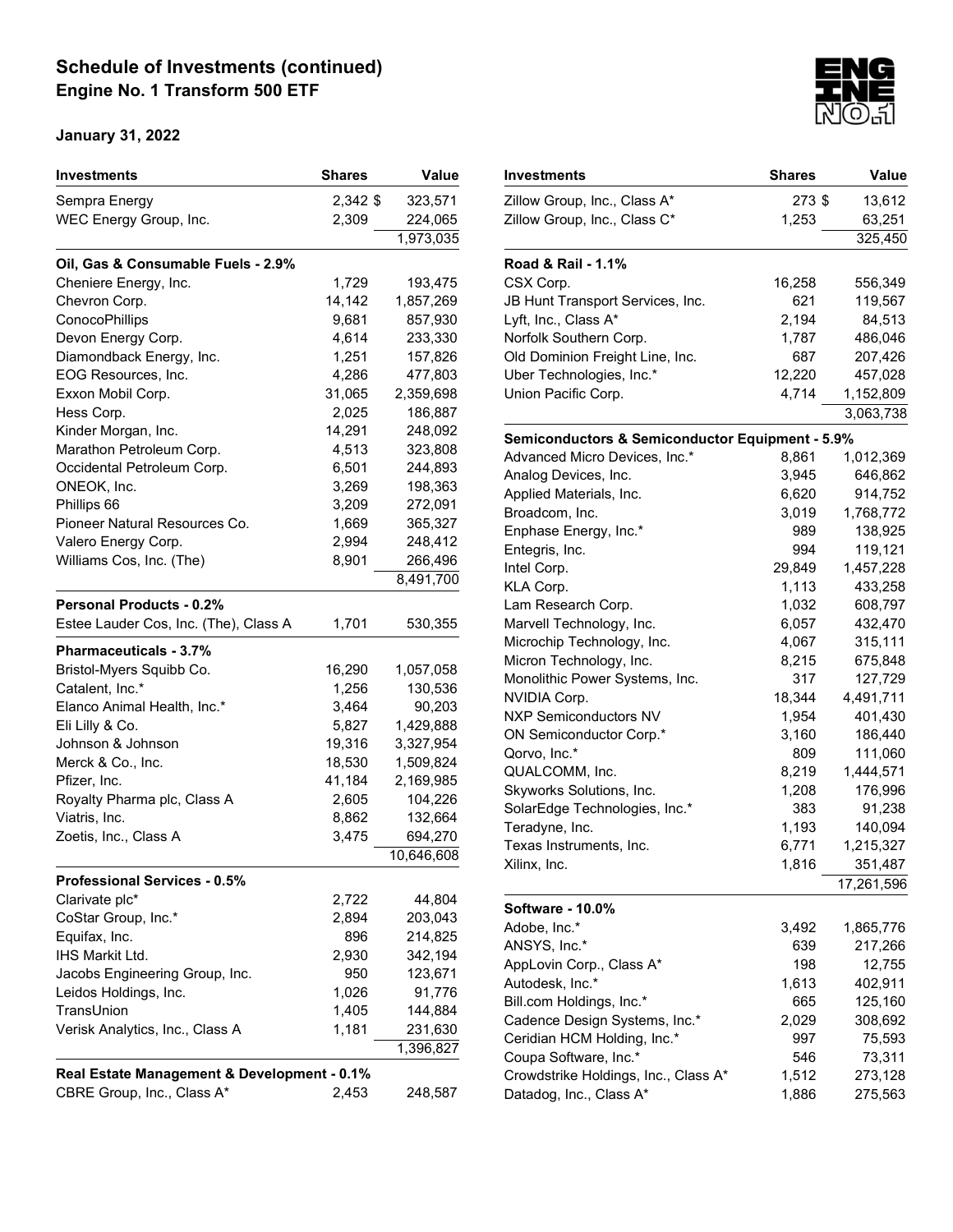#### January 31, 2022

| Investments                                       | <b>Shares</b> | <b>Value</b> |
|---------------------------------------------------|---------------|--------------|
| DocuSign, Inc., Class A*                          | 1,445 \$      | 181,738      |
| Fortinet, Inc.*                                   | 995           | 295,754      |
| HubSpot, Inc.*                                    | 332           | 162,282      |
| Intuit, Inc.                                      | 2,079         | 1,154,323    |
| Microsoft Corp.                                   | 55,084        | 17,130,022   |
| Oracle Corp.                                      | 11,842        | 961,097      |
| Palantir Technologies, Inc., Class A*             | 11,741        | 160,969      |
| Palo Alto Networks, Inc.*                         | 719           | 372,011      |
| Paycom Software, Inc.*                            | 353           | 118,361      |
| PTC, Inc.*                                        | 778           | 90,450       |
| RingCentral, Inc., Class A*                       | 605           | 106,776      |
| salesforce.com, Inc.*                             | 7,185         | 1,671,447    |
| ServiceNow, Inc.*                                 | 1,460         | 855,239      |
| Splunk, Inc.*                                     | 1,183         | 146,597      |
| SS&C Technologies Holdings, Inc.                  | 1,623         | 129,629      |
| Synopsys, Inc.*                                   | 1,120         | 347,760      |
| Trade Desk, Inc. (The), Class A*                  | 3,193         | 222,041      |
| Tyler Technologies, Inc.*                         | 302           | 143,088      |
| UiPath, Inc., Class A*                            | 1,897         | 69,297       |
| Unity Software, Inc.*                             | 1,174         | 123,446      |
| VMware, Inc., Class A                             | 1,474         | 189,380      |
| Workday, Inc., Class A*                           | 1,403         | 354,973      |
| Zendesk, Inc.*                                    | 891           | 87,772       |
| Zoom Video Communications, Inc.,                  |               |              |
| Class A*                                          | 1,584         | 244,380      |
| Zscaler, Inc.*                                    | 584           | 150,152      |
|                                                   |               | 29,099,139   |
| <b>Specialty Retail - 2.3%</b>                    |               |              |
| AutoZone, Inc.*                                   | 155           | 307,884      |
| Bath & Body Works, Inc.                           | 1,935         | 108,495      |
| Best Buy Co., Inc.                                | 1,623         | 161,131      |
| Burlington Stores, Inc.*                          | 486           | 115,148      |
| CarMax, Inc.*                                     | 1,188         | 132,070      |
| Carvana Co., Class A*                             | 626           | 101,450      |
| Home Depot, Inc. (The)                            | 7,742         | 2,841,160    |
| Lowe's Cos, Inc.                                  | 5,077         | 1,205,026    |
| O'Reilly Automotive, Inc.*                        | 495           | 322,616      |
| Ross Stores, Inc.                                 | 2,607         | 254,834      |
| TJX Cos, Inc. (The)                               | 8,811         | 634,128      |
| Tractor Supply Co.                                | 833           | 181,852      |
| Ulta Beauty, Inc.*                                | 400           | 145,496      |
|                                                   |               | 6,511,290    |
| Technology Hardware, Storage & Peripherals - 7.2% |               |              |
| Apple, Inc.                                       | 114,351       | 19,986,268   |
| Dell Technologies, Inc., Class C*                 | 2,128         | 120,892      |
| Hewlett Packard Enterprise Co.                    | 9,574         | 156,343      |
| HP, Inc.                                          | 8,449         | 310,332      |
| NetApp, Inc.                                      | 1,637         | 141,617      |
| Seagate Technology Holdings plc                   | 1,506         | 161,368      |



Non-income producing security.

† Represents less than 0.05%.

†† The security or a portion of this security is on loan at January 31, 2022. The total value of securities on loan at January 31, 2022 was \$44,711, collateralized in the form of cash with a value of \$43,152 that was reinvested in the securities shown in the Securities Lending Reinvestment section of the Schedule of Investments. The total value of collateral is \$43,152. Collateral is calculated based on prior day's prices.

††† The security was purchased with cash collateral held from securities on loan at January 31, 2022. The total value of securities purchased was \$43,152.